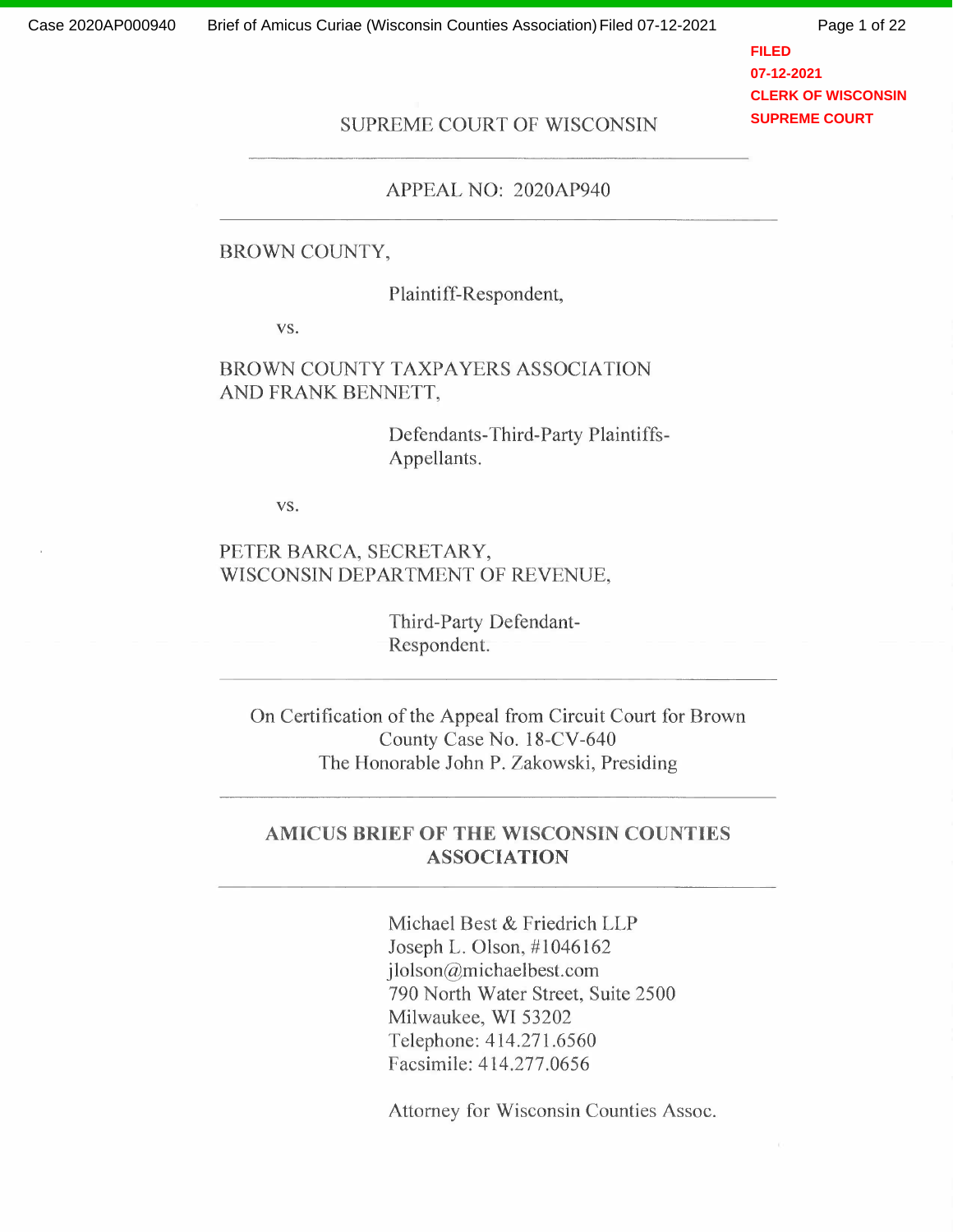# **TABLE OF CONTENTS**

|      | INTRODUCTION AND ISSUES ADDRESSED1                                                                                                                                                        |
|------|-------------------------------------------------------------------------------------------------------------------------------------------------------------------------------------------|
|      |                                                                                                                                                                                           |
| L    | THIS COURT SHOULD ADHERE TO THE<br>PLAIN MEANING OF WIS. STAT. § 77.70 AND<br>THE 1998 ATTORNEY GENERAL'S OPINION.1                                                                       |
| Π.   | A CHANGE IN THE LAW WOULD BE<br>CATASTROPHIC TO THE COUNTIES<br><b>ABILITY TO PROVIDE ESSENTIAL SERVICES</b><br>WHILE MAINTAINING THE<br><b>INFRASTRUCTURE TO SUPPORT ECONOMIC</b>        |
| III. | A SALES AND USE TAX ORDINANCE<br>PROVIDES TANGIBLE TAX RELIEF TO                                                                                                                          |
| IV.  | A RULING DECLARING BROWN COUNTY'S<br>ORDINANCE INVALID WILL REQUIRE THIS<br>COURT TO USURP THE LEGISLATIVE<br>FUNCTION AND AMEND WIS. STAT § 66.0602<br>TO PREVENT A FINANCIAL CRISIS. 13 |
|      |                                                                                                                                                                                           |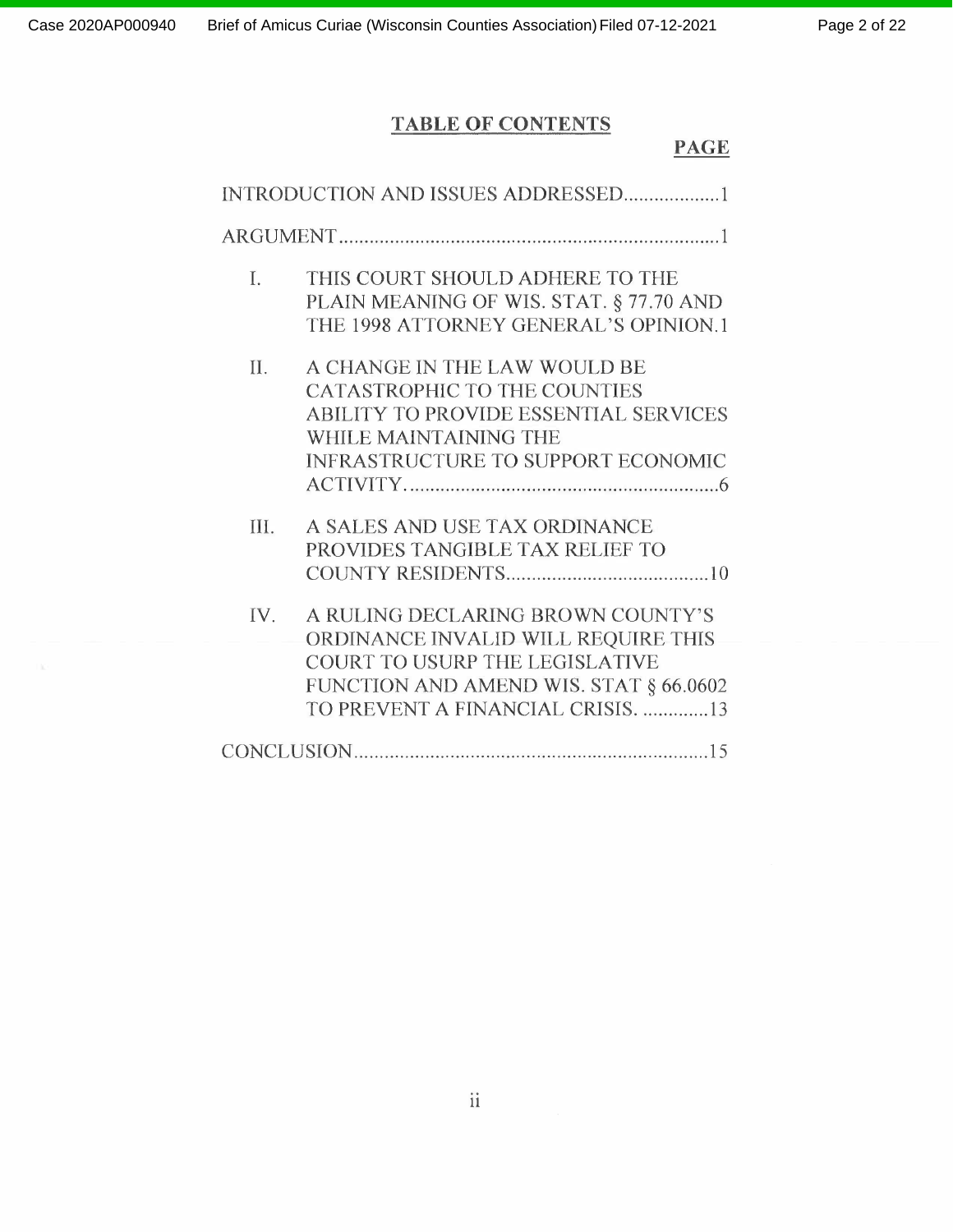# **TABLE OF AUTHORITIES**

**Page(s)**

# **Statutes**

# **Other Authorities**

| https://www.revenue.wi.gov/Pages/Report/County- |  |
|-------------------------------------------------|--|
|                                                 |  |
| Department of Revenue at:                       |  |
| https://www.revenue.wi.gov/Pages/EQU/nnc.aspx 8 |  |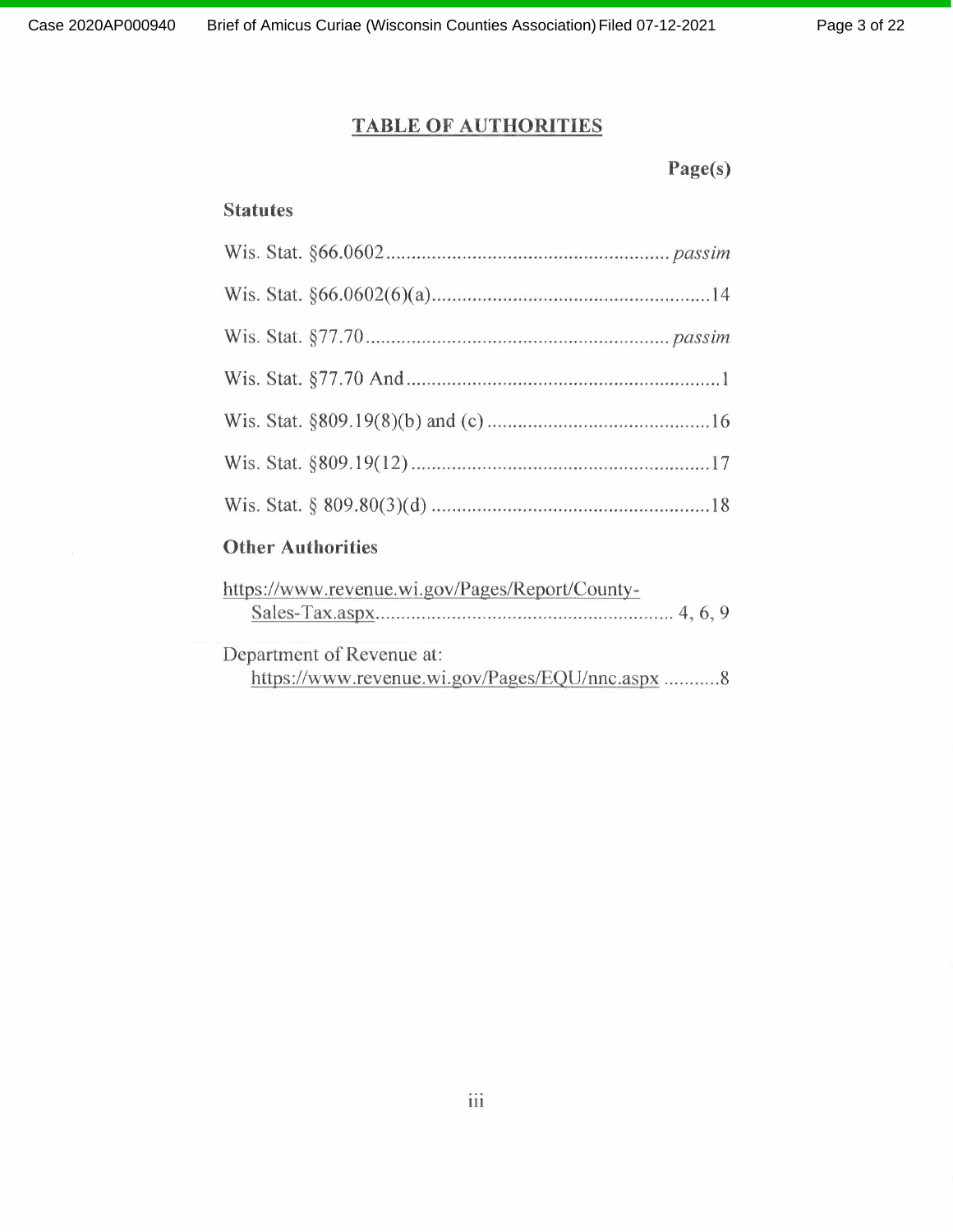#### **INTRODUCTION AND ISSUES ADDRESSED**

Defendants-Third-Party-Plaintiffs-Appellants, Brown County Taxpayers Association and Frank Bennett ("BCTPA") are not only asking this Court to overturn the Circuit Court's grant of summary judgment; BCTPA is asking this Court to overturn 23 years of settled interpretation of Wis. Stat. §77.70 and decades of uniform practice by the counties.

Since 1998, the counties have consistently abided by a formal opinion of the Attorney General ("AG") interpreting §77.70. In those 23 years, neither the Wisconsin Department of Revenue ("DOR") nor the Legislature has intervened to require a change. Now, BCTPA asks this Court to do just that.

This brief demonstrates that upending the settled interpretation of §77. 70 would be catastrophic for the counties, taxpayers and the residents who rely on the services provided by the counties.

#### **ARGUMENT**

# **I. This Court Should Adhere To The Plain Meaning of Wis. Stat. §77.70 And The 1998 Attorney General's Opinion.**

The AG issued a formal Opinion interpreting §77.70 in 1998. The AG rightly concluded that a county sales and use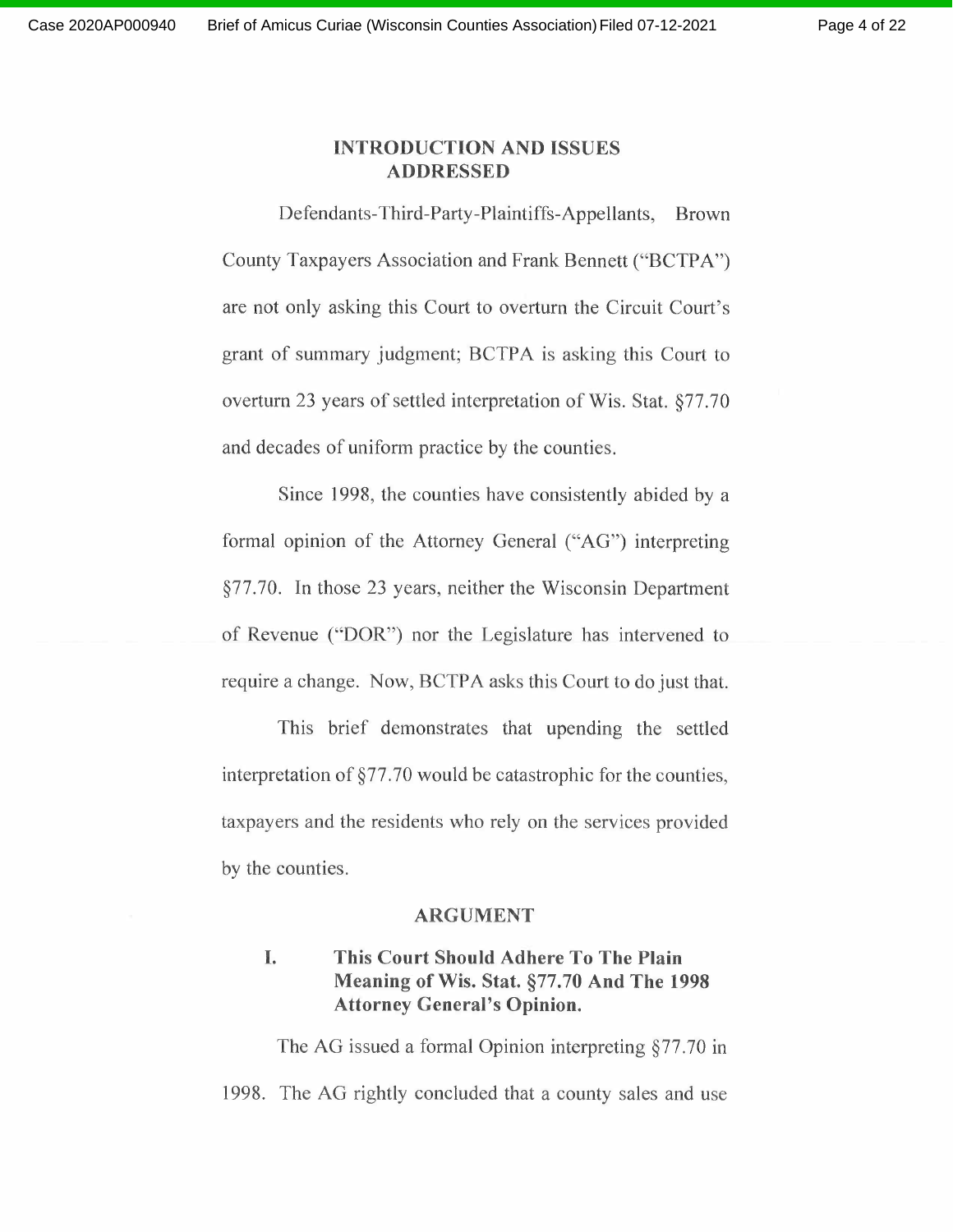tax "directly reduce[s] the property tax levy ... [if the] "funds received from a county sales and use tax... [are] budgeted to reduce the amount of the countywide property tax levy *or to defray the cost of any budget item which can be funded by <sup>a</sup> property tax levy."* A.App.167 (emphasis added).

The AG's interpretation comports with §77.70's plain meaning. Nothing in the language of §77.70 requires a county to set its budget and levy and then conduct a dollar-for-dollar reduction of its sales and use tax proceeds, as BCTPA contends.

The adoption of §66.0602 in 2005 demonstrates that the Legislature agrees with the AG's (and the counties') plain meaning interpretation of§77.70. Section 66.0602 limits the amount a county may increase its operating levy year-overyear and explains in great detail how the levy is to be calculated. Noticeably, §66.002 does not mention sales and use tax revenue. On the other hand, a county's debt levy is expressly exempted from the Levy Limit. Wis. Stat. §66.0602.

The Legislature has amended §66.0602 over 25 times without disturbing the AG's interpretation of §77 .70. *See* 2005 Wis. Acts. 25, 484; 2007 Wis. Acts 20, 115, 129; 2009 Wis.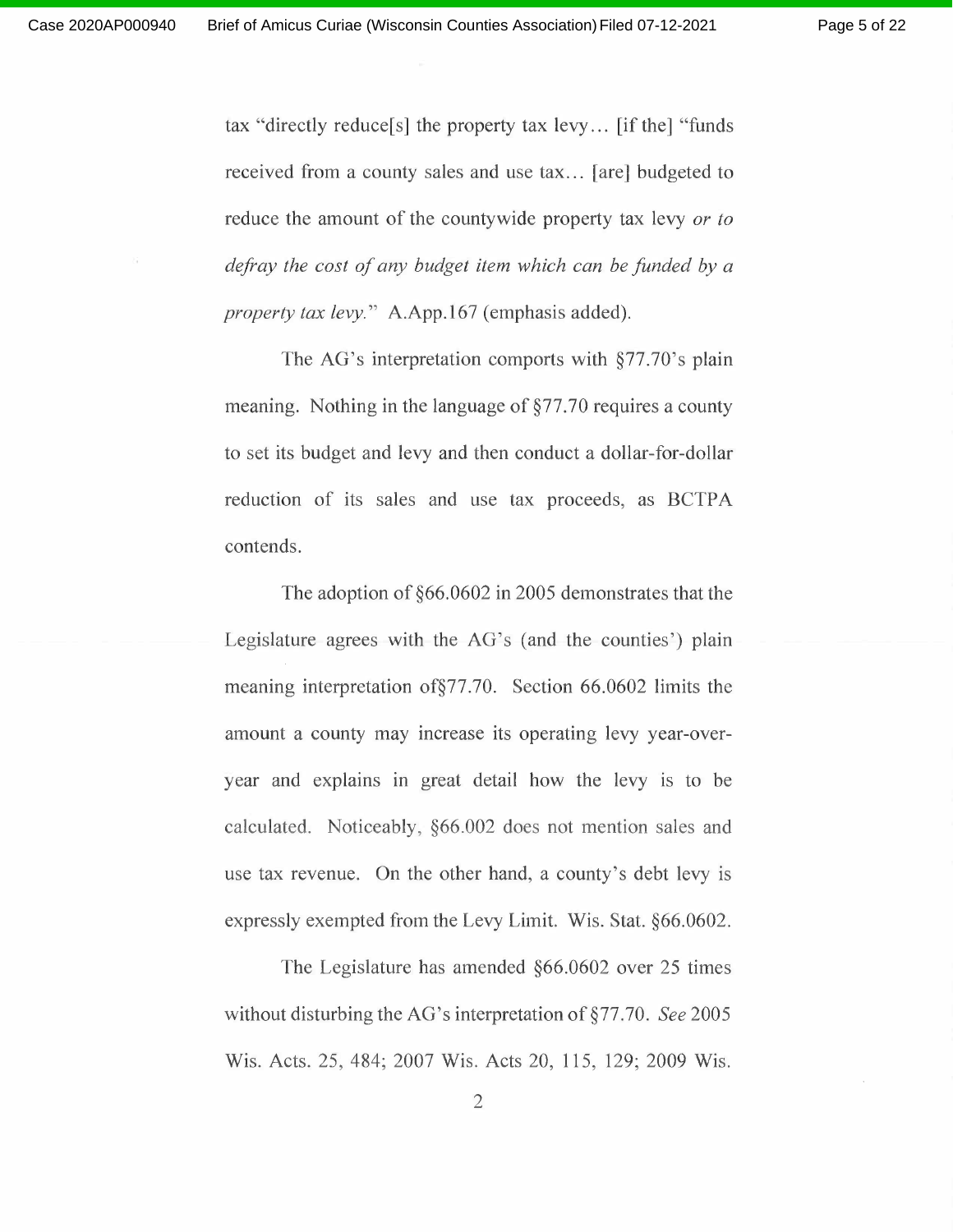Page 6 of 22

Act 28; 2011 Wis. Acts 32, 63, 75, 140, 145,258; 2013 Wis. Act 20; <sup>2013</sup> Wis. Act 165; <sup>2013</sup> Wis. Acts 222,310; <sup>2015</sup> Wis. Acts 55, 191, 256; 2017 Wis. Acts 59, 207, 223, 243, 317, 365; 2019 Wis. Acts 45, 126, 133. The majority of these amendments directly addressed how the levy is to be calculated, how it should be capped or allowed to increase, and what expenditures should be excluded from the cap. If the Legislature thought the AG's Opinion was incorrect, these amendments provided numerous opportunities for <sup>a</sup> correction. Instead, the Legislature consistently left the status quo undisturbed.

Conversely, BCTPA posits that the Legislature's enactment of the Levy Limits worked an unwritten, unrecognized, and unwarranted amendment of the AG Opinion such that the Opinion should now read:

> "I, therefore, conclude funds received from a county sales and use tax under section 77. 70 may **must** be budgeted to reduce the amount of the countywide property tax levy or to defray the cost of any budget item which can be funded by a property tax levy."

A.App.167. BCTPA's argument fails for a two simple reasons. First, if the Legislature meant for the adoption of the Levy Limits to repudiate the AG's Opinion and the status quo, it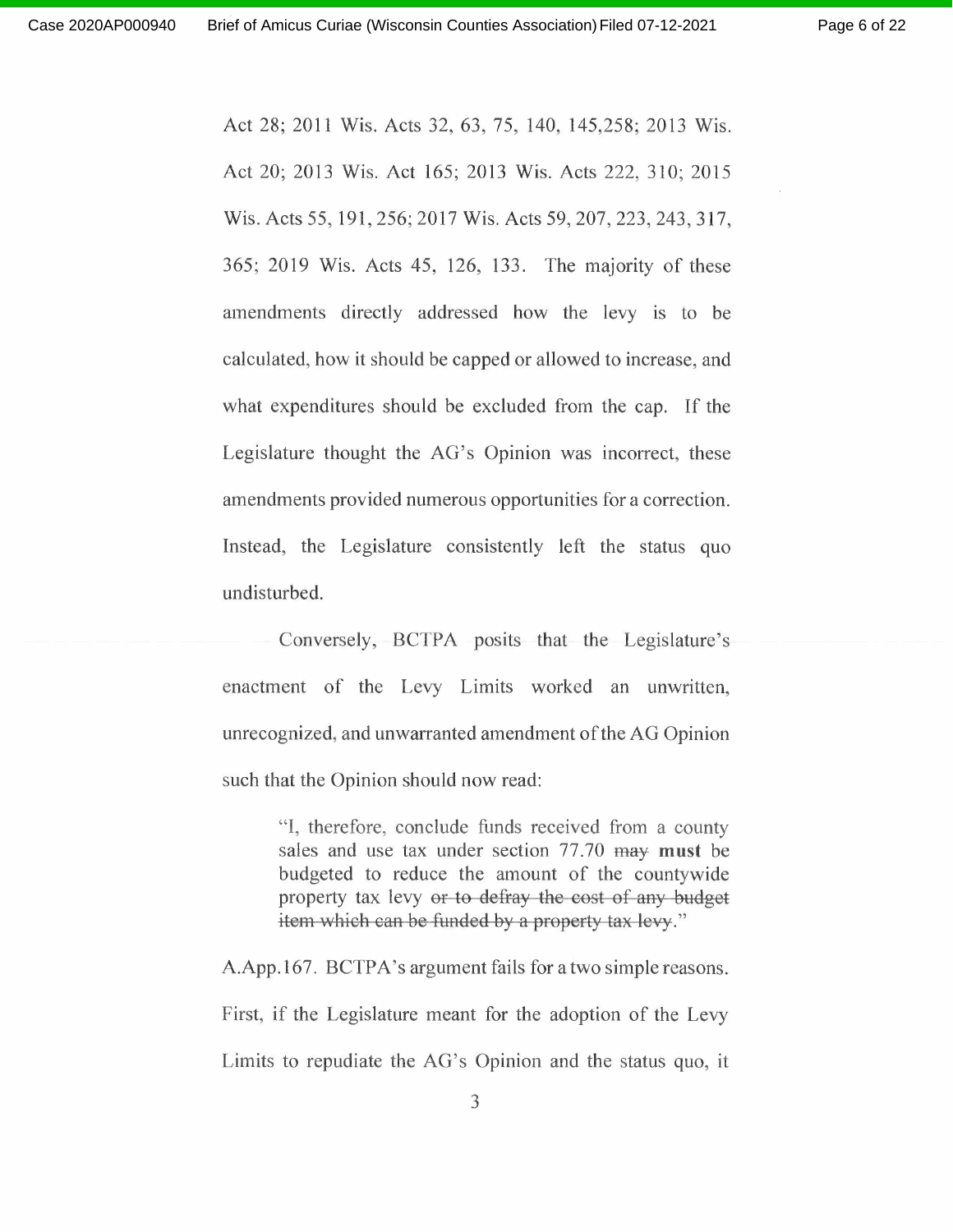would have said so. Second, BCTPA ignores the fact that the Levy Limits do not apply to a county's debt levy. Accordingly, sales and use taxes can still be used to defray the cost of any budget item that can be funded via the debt levy.

BCTPA argues that the debt levy is irrelevant because borrowing "require[s] clearing <sup>a</sup> variety of procedural hurdles ... ". (BCTPA Brief, p. 31; *See also* Reply, p. 9). According to BCTPA, these hurdles are so high that in combination with the limit on operating levy increases, the logic of the AG's Opinion fails. BCTPA's argument, however, ignores the actual data related to county borrowing. Between 2015 and 2019, seventy of the seventy-two counties cleared the supposed Sisyphean hurdles and borrowed money to pay for capital projects. (WCA-App.0072).

Indeed, from 2015 to 2019, these seventy counties borrowed over \$2.3 billion. As of 2019, they were carrying a combined debt load of \$620,992,921. *Id.* During this same period, the counties collectively raised over \$1.9 billion *via* sales and use taxes.' Without the ability to use sales and use

<sup>&</sup>lt;sup>1</sup> The Department of Revenue maintains and makes available to the public the total sales and use taxes collected by the counties at: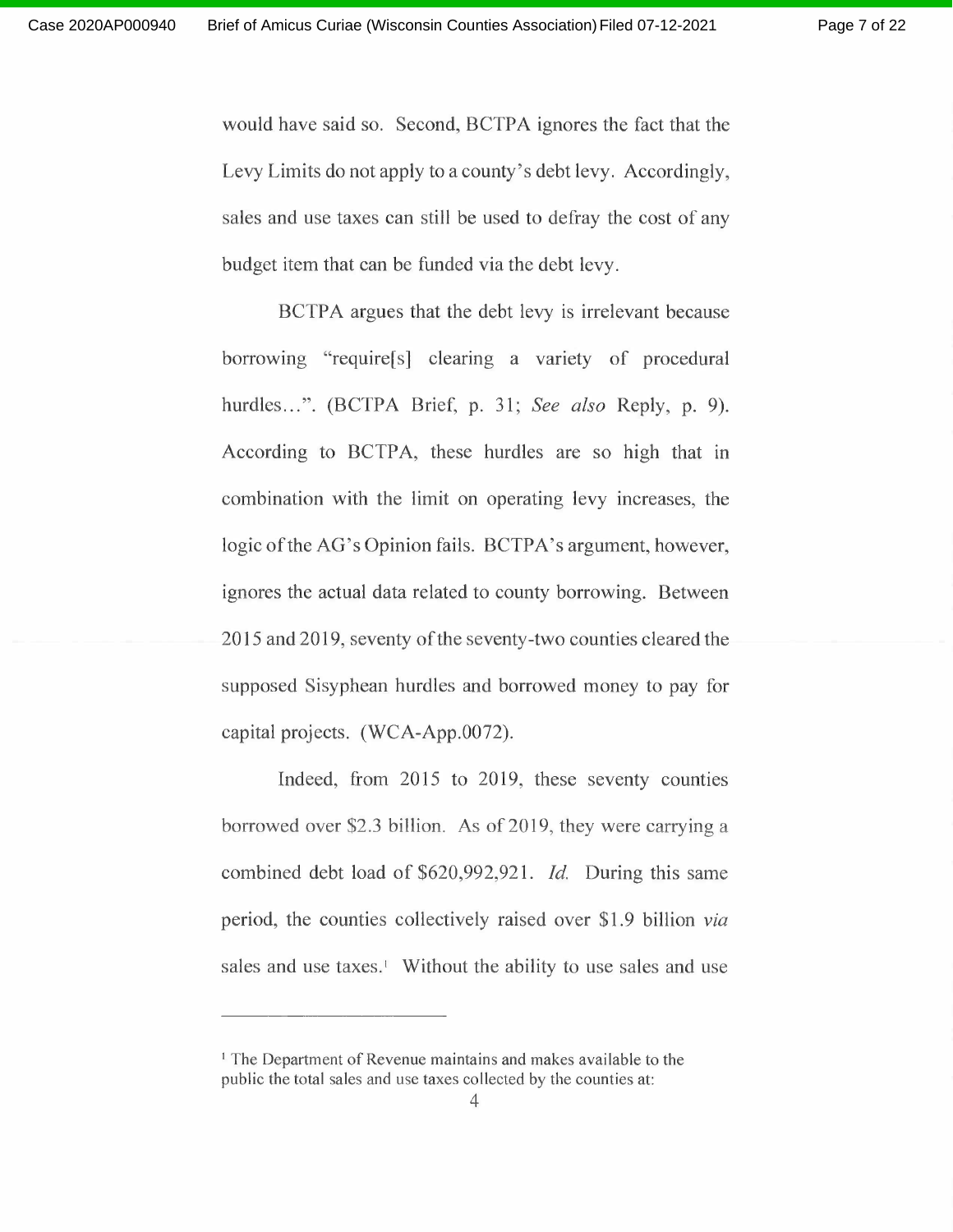tax receipts to "defray the cost of any budget item which can be funded by a property tax levy," there is every reason to believe that billions more would be borrowed and that the taxpayers would be taxed to pay both the balance and the costs of servicing that additional debt.

As of today, sixty-six counties have organized their affairs (setting tax levies, approving capital projects, setting mill rates, issuing bonds, incurring debt, etc.) around the AG's Opinion. Indeed, since the year 2000 (just 2 years after the AG Opinion), fifteen counties have enacted sales and use tax ordinances. A review of the historic levies and the sales tax revenue demonstrates that not <sup>a</sup> single county actually effectuated <sup>a</sup> dollar-for-dollar reduction in their levy. *See* R.75-76; WCA-App.003-012. <sup>2</sup> Altering the longstanding

https://www.revenue. wi. gov/Pages/Report/County-Sales-Tax.aspx

<sup>&</sup>lt;sup>2</sup> It is true that the text of Grant County's ordinance required a "dollarfor-dollar" offset (R.41) and Washington County's ordinance required "a direct offset"  $(R.42)$ ; however a review of the actual data from these two Counties indicates that neither actually reduced their operating levy on a dollar-for-dollar basis. After adopting its sales and use tax in 1999, Washington County's levy continued to increase cycle-over-cycle at almost the exact same rate as it did in the years preceding the sales tax. (R.75-76; WCA-App.003-010). Grant County did see a reduction in its levy, but that reduction was not dollar-for-dollar. In 2002, Grant County realized \$1.1 Million in sales tax revenue, but its levy reduction was less than \$350,000. *Id.*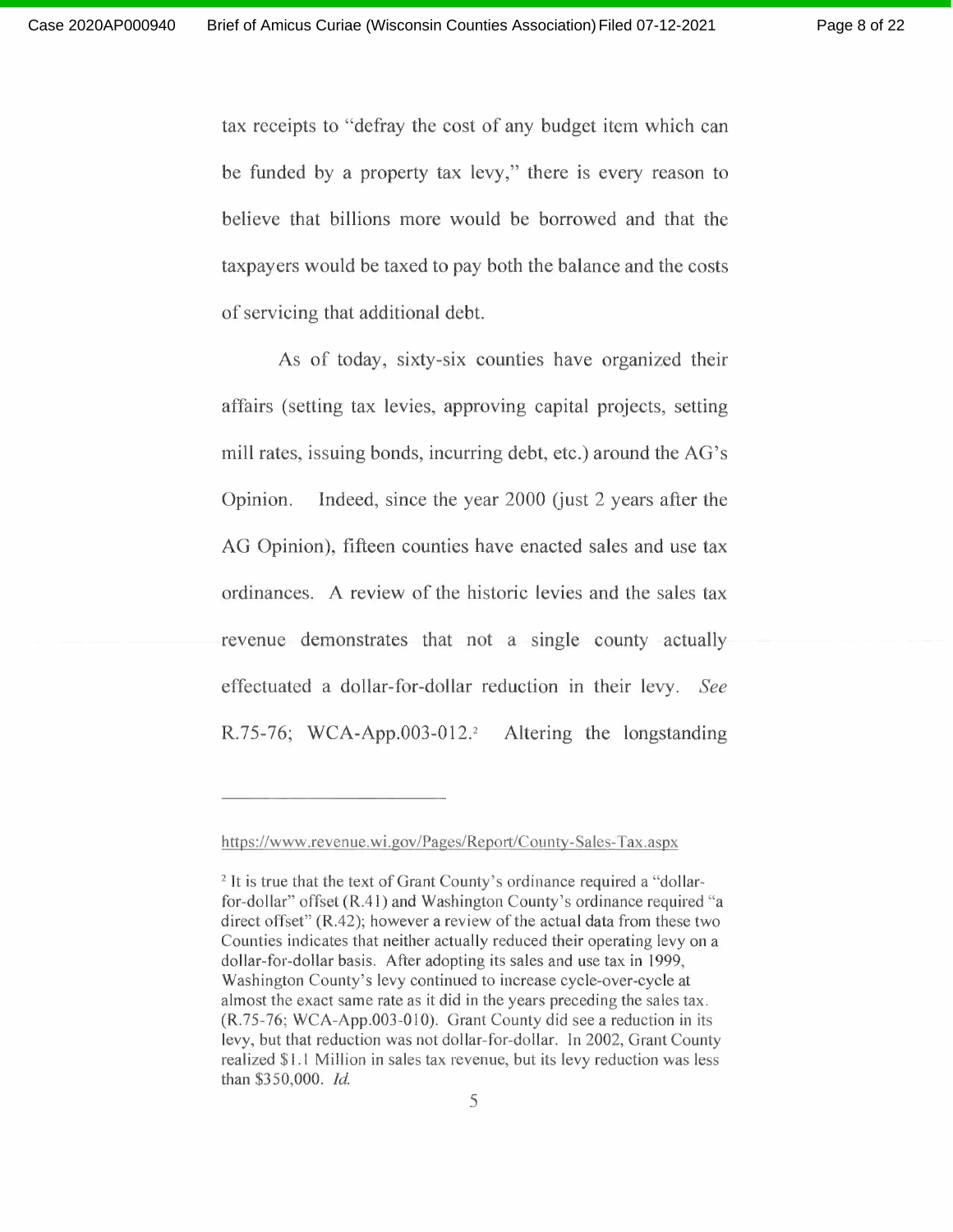interpretation of §77.70 would upend the decades-old understanding of the law and introduce uncertainty to the critically important budget and levy setting function.

**II. A Change In The Law Would Be Catastrophic To The Counties' Ability To Provide Essential Services While Maintaining the Infrastructure To Support Economic Activity.**

As noted above, every county that has enacted a sales and use tax since 2000 has implemented it in conformity with the AG's Opinion: to reduce the amount of the countywide property tax levy or to defray the cost of any budget item which can be funded by a property tax levy.

The sales tax has been a significant source of revenue allowing the counties to reduce their reliance on property taxes. In 2020, the counties generated \$471,500,232 in revenue from sales and use taxes.<sup>3</sup> Thus, if the Court were to adopt BCTPA's interpretation of §77. 70, over \$400 million in annual tax revenue would be lost.

A few examples illustrate the crisis this would cause. In

<sup>&</sup>lt;sup>3</sup> Publicly available information from the Department of Revenue shows that the total sales and use taxes collected was \$377,516,528 in 2017, \$419,991,797 in 2018 and \$445,315,805 in 2019. https://www.revenue.wi.gov/Pages/Report/County-Sales-Tax.aspx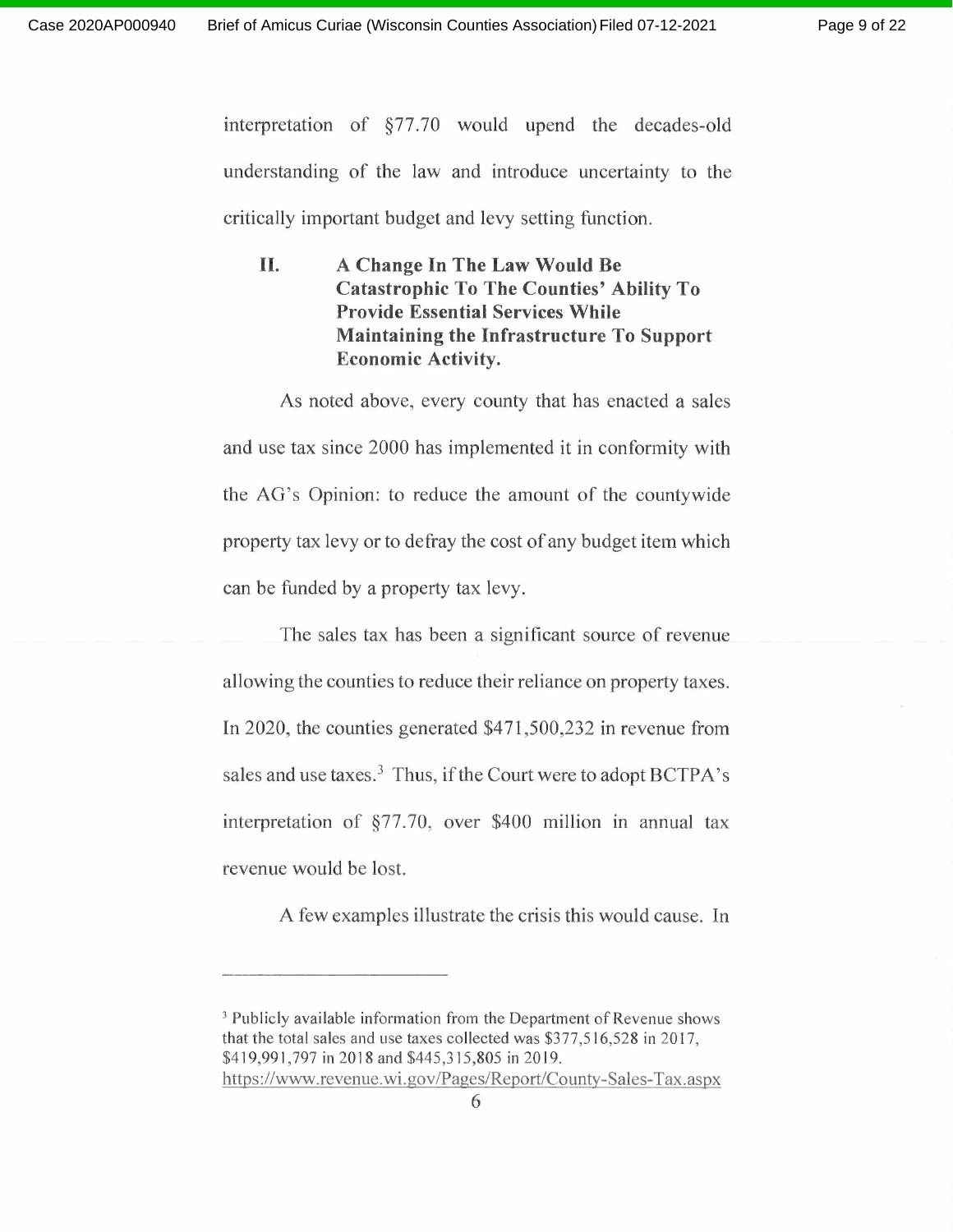2017, Milwaukee County's sales tax generated over \$74,000,000 of revenue; an amount equal to 25% of its levy. *See* R.75-75; WCA-App.003-012. Dane County generated over \$57,000,000; an amount equal to 30% of its levy. *Id.* But it is not just the larger counties that would be impacted. In 2017, Pepin County (population 7,469) generated \$535,543 from its sales tax. That figure represents 12.8% of its 2017 levy. *Id.* A dollar-for-dollar reduction in the levies would force counties to choose between cutting essential services or foregoing necessary capital improvements.

Moreover, if sales and use tax revenue estimates are not met, the county would have a budget shortfall. Budget shortfalls are not simply accounting problems. Counties provide numerous State-mandated but not State-paid-for essential services to their residents such as human and social services, child welfare, law enforcement, health services and highway repair and maintenance, just to name a few. If any of these essential services cannot be fully funded due to sales and use tax collections falling below estimates, county residents who rely on these services would be placed in risk of real harm.

To make matters worse, because §66.0602 establishes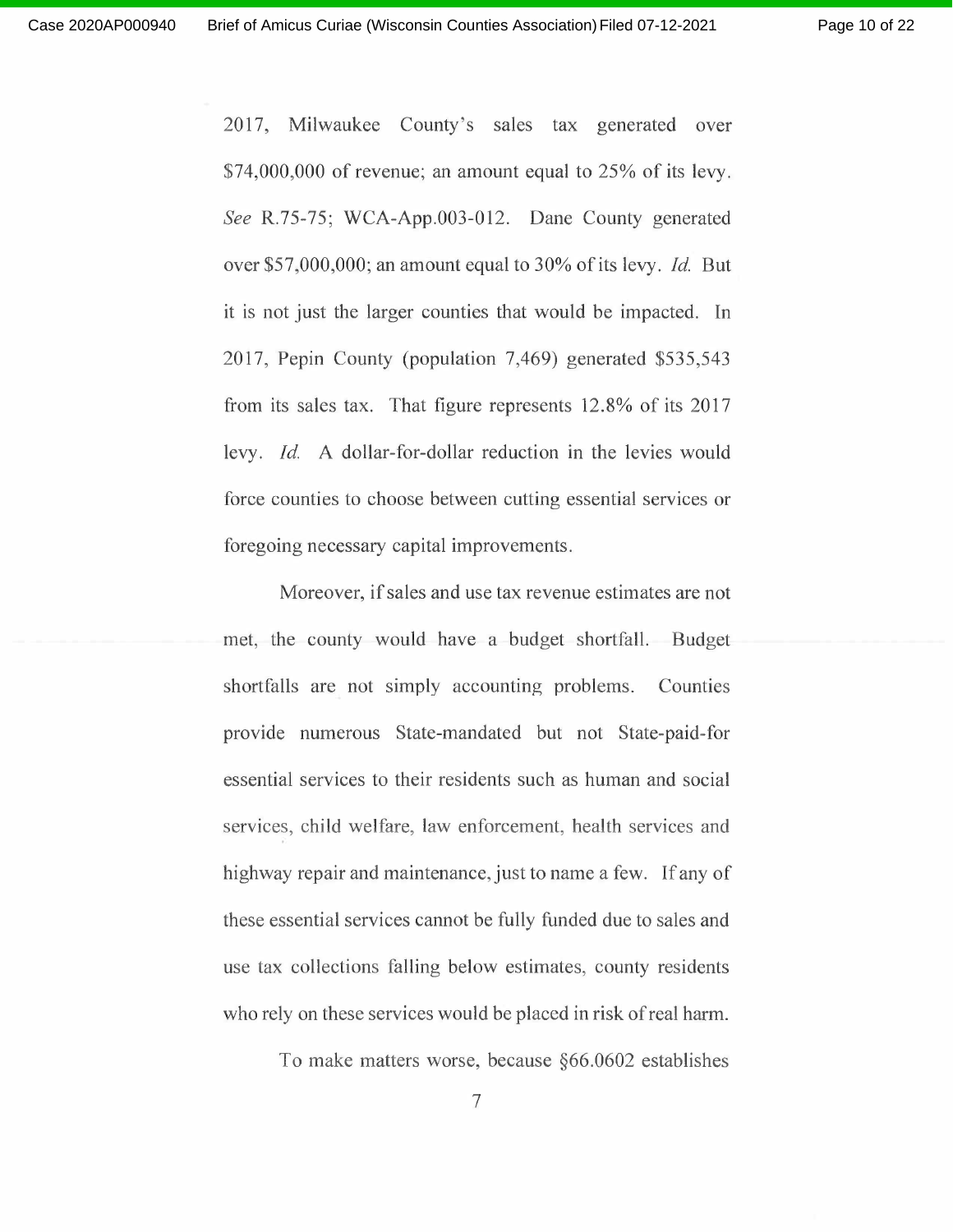the prior year's levy as the baseline for a county's Levy Limit calculation, a dollar-for-dollar offset would not only reduce the current year's levy, it would automatically and artificially lower a county's maximum available levy for the following year. The following shows the affect reversal would have on Milwaukee County, by way of example.

Milwaukee County's 2017 levy was \$291,921,998 and its sales and use tax receipts were \$74,354,751; equal to 25% of the levy. *See* R.75-76; WCA-App.003-012. Under BCTPA's reading of §77.70, Milwaukee County would be required to deduct \$74,354,751 from its 2017 levy. Thus, the 2017 levy would become \$217,567,247. This would then become the baseline for setting Milwaukee County's 2018 levy. Under §66.0602, a levy may only increase from the baseline in an amount equal to the percentage increase in the county's "valuation factor,"<sup>4</sup> which is based on additional property value added to the county via new construction. Milwaukee County's 2018 increase in its valuation factor was

<sup>4</sup> Valuation factors are publicly available from the Department of Revenue at: https://www.revenue.wi.gov/Pages/EQU/nnc.aspx Click on the link for 2018.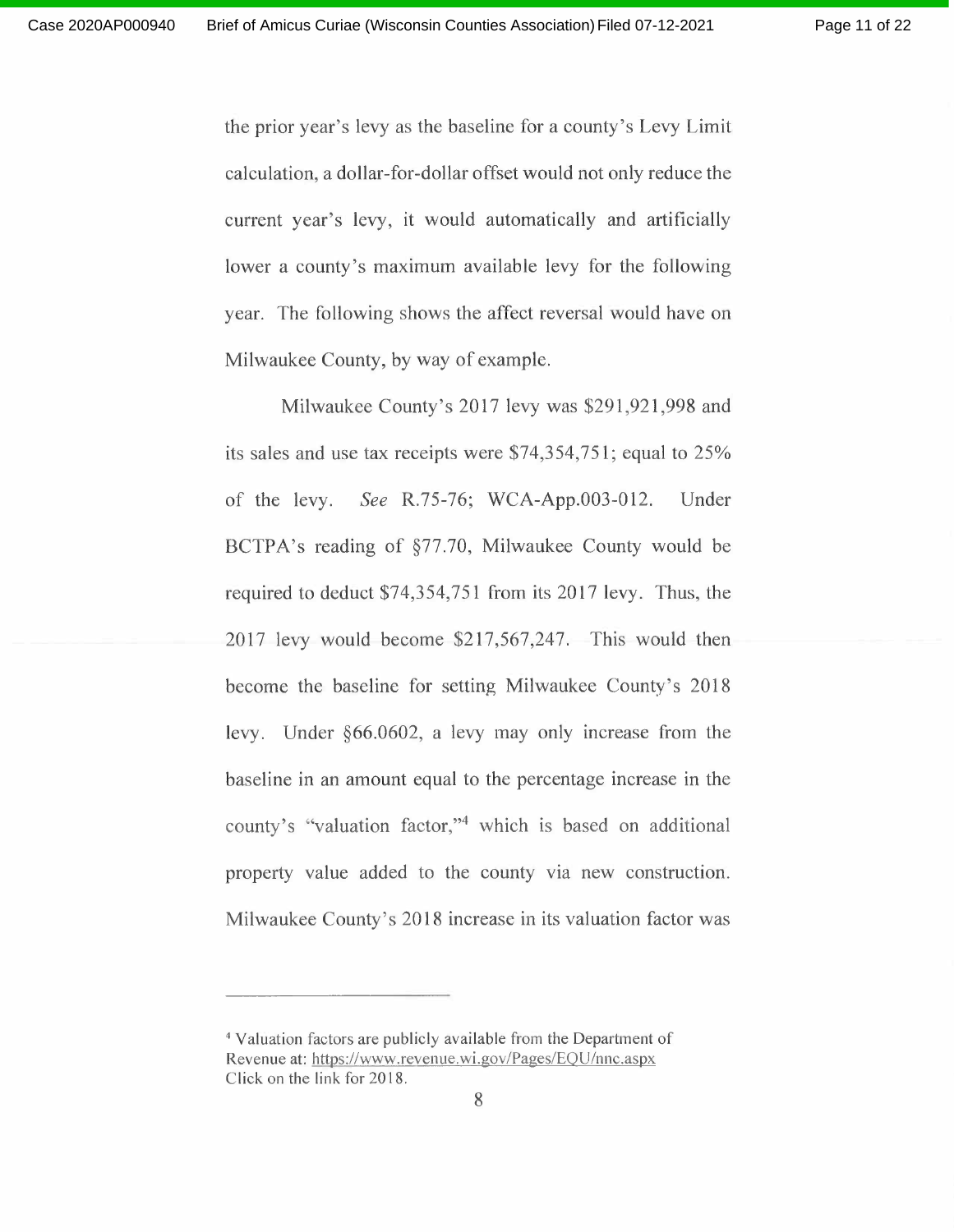1.43%, considerably less than the 25% represented by its sales and use tax revenue. Thus, Milwaukee County's 2018 levy would end up being \$220,678,459; the adjusted 2017 levy plus 1.43%.

Milwaukee County's levy has not been this low in 20 years (since 2002) and it is a certainty this would cause a realworld crisis as essential services would have to be slashed or eliminated.

And, assuming Milwaukee County's 2018 sales and use tax revenues increased over 2017's revenue (and they did, coming in at \$77,538,845) 5 this problem would compound exponentially every year. Milwaukee County would now have to deduct from its 2018 levy to set the 2019 baseline either: ( 1) the \$3,184,094 increase in sales and use tax revenue or (2) the full \$77,583,845 of 2018 sales and use tax revenue realized. Because neither the Legislature nor DOR have ever considered a dollar-for-dollar reduction necessary, there is no guidance on which methodology is correct and there is no place on the

<sup>5</sup> Sales and use tax receipts are publicly available from the Department of Revenue at: https://www.revenue. wi .gov/Pages/Report/County-Sales-Tax.aspx Click on the link for 2018.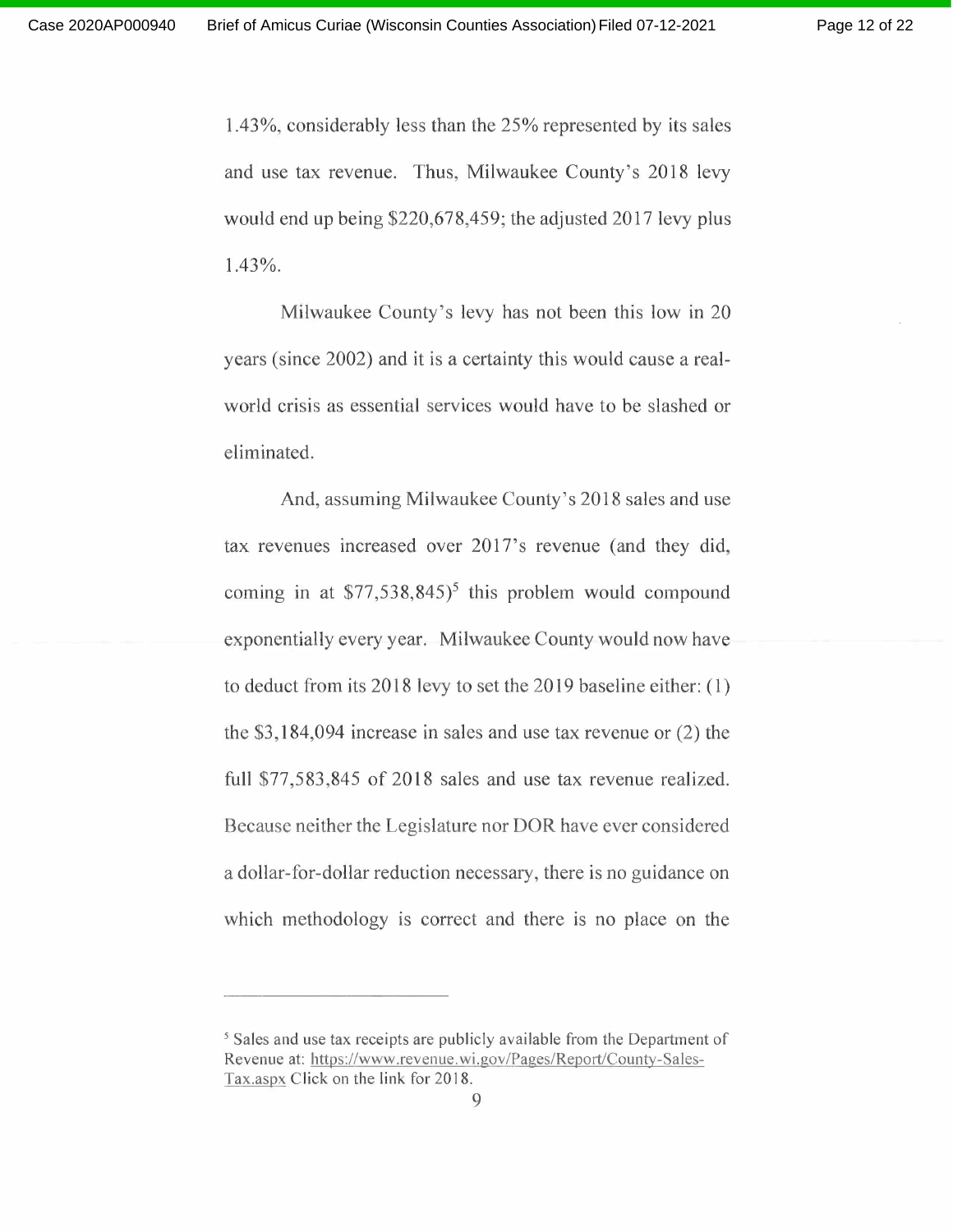DOR's Levy Limit Worksheet to account for these numbers. Either scenario would be devastating.

It bears repeating that none of these calculations are currently found in §66.0602, explained in DOR's Levy Limit calculation guidance, or enshrined on the Levy Limit Worksheet. The real-world scenarios confronting the counties, and various permutations of those scenarios, underscore the very real problems with BCTPA's demand that the Court deviate from the long-settled interpretation of §77.70.

# **III. A Sales and Use Tax Ordinance Provides Tangible Tax Reliefto County Residents.**

BCTPA also appears to misunderstand how sales and use taxes generate revenue. BCTPA's consistent theme is that the sales taxes are just another way for counties to tax their residents. This is an incomplete and incorrect view. Because sales and use taxes apply to goods and services, and not real estate, they generate revenue from non-residents who shop, eat, vacation, and enjoy entertainment venues. In other words, sales and use taxes spread the tax burden to all of the people who use the infrastructure that the tax supports. As the tax base is broadened to include non-residents, county property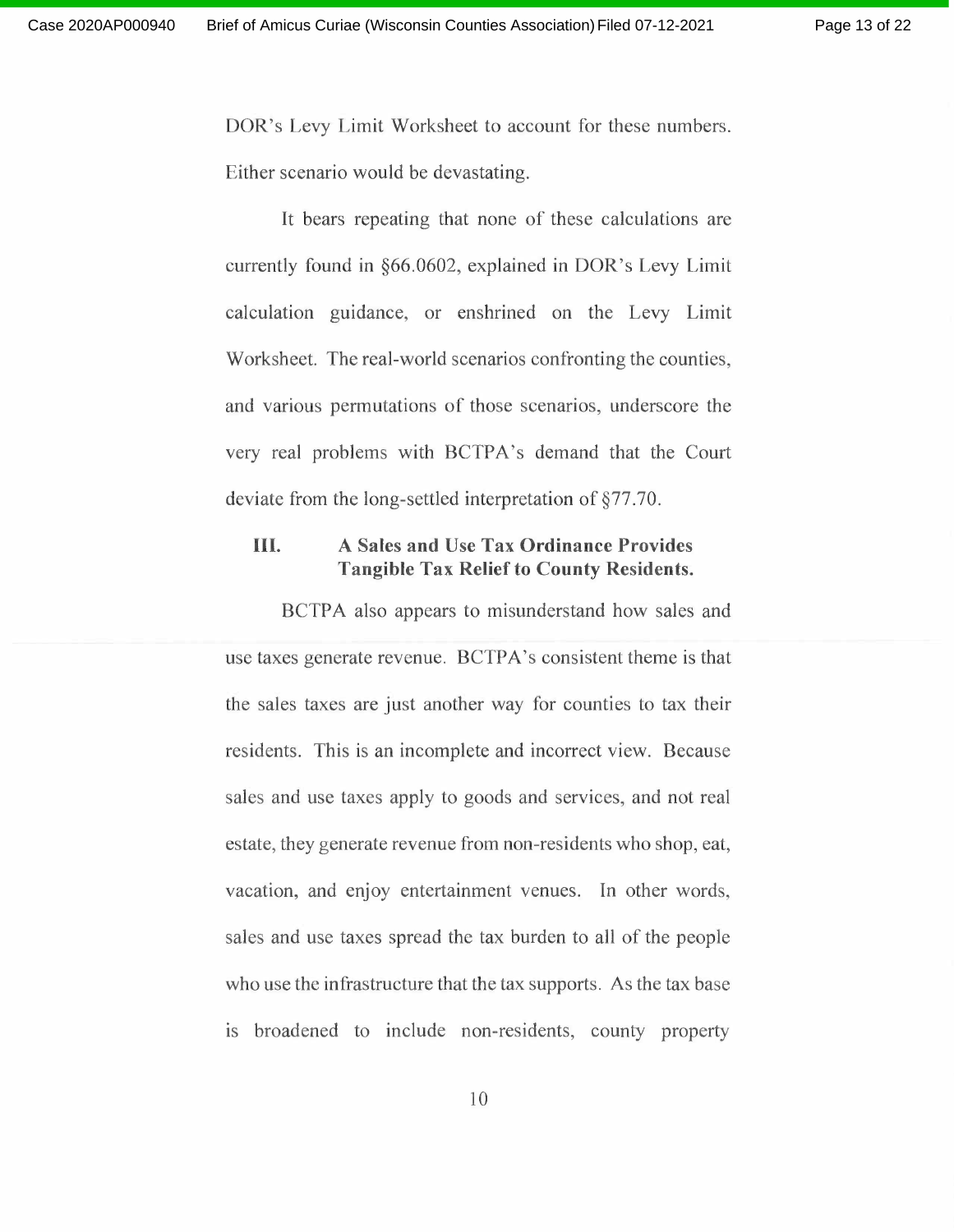taxpayers necessarily receive tax relief.

In 2017, dollars spent by non-residents ("Direct Visitor" Spending") accounted for \$12.7 billion dollars of spending across the 72 counties. *See* R.78; WCA-App.017-018. In tum, this spending generated \$1.5 billion dollars in state and local taxes, a portion of which was county sales and use taxes. *Id.* In fact, by some estimates tourists or visitors spend 58.3% of their dollars on items (food and beverage, lodging, entertainment and general retail) that are subject to Wisconsin sales and use taxes. *See* R.80; WCA-App.020-068.

Florence County illustrates how a sales and use tax reduces the tax burden on county residents. In 2006, Florence County adopted a sales and use tax and, at that time, its Mill Rate was \$7.02/\$1,000. However, in 2007, the Mill Rate dropped to \$6.27 and it dropped to \$5.98 in 2008. Indeed, from 2007 to 2017 Florence County's Mill Rate averaged \$6.40. *See* R.77-78; WCA-App.013-018. The change in the Mill Rate means an owner of a \$200,000 home realized an average annual savings of \$124 in property taxes in the decade after the sales and use tax was imposed. In the year prior to the sales and use tax, the homeowner's taxes were \$1,404, but in succeeding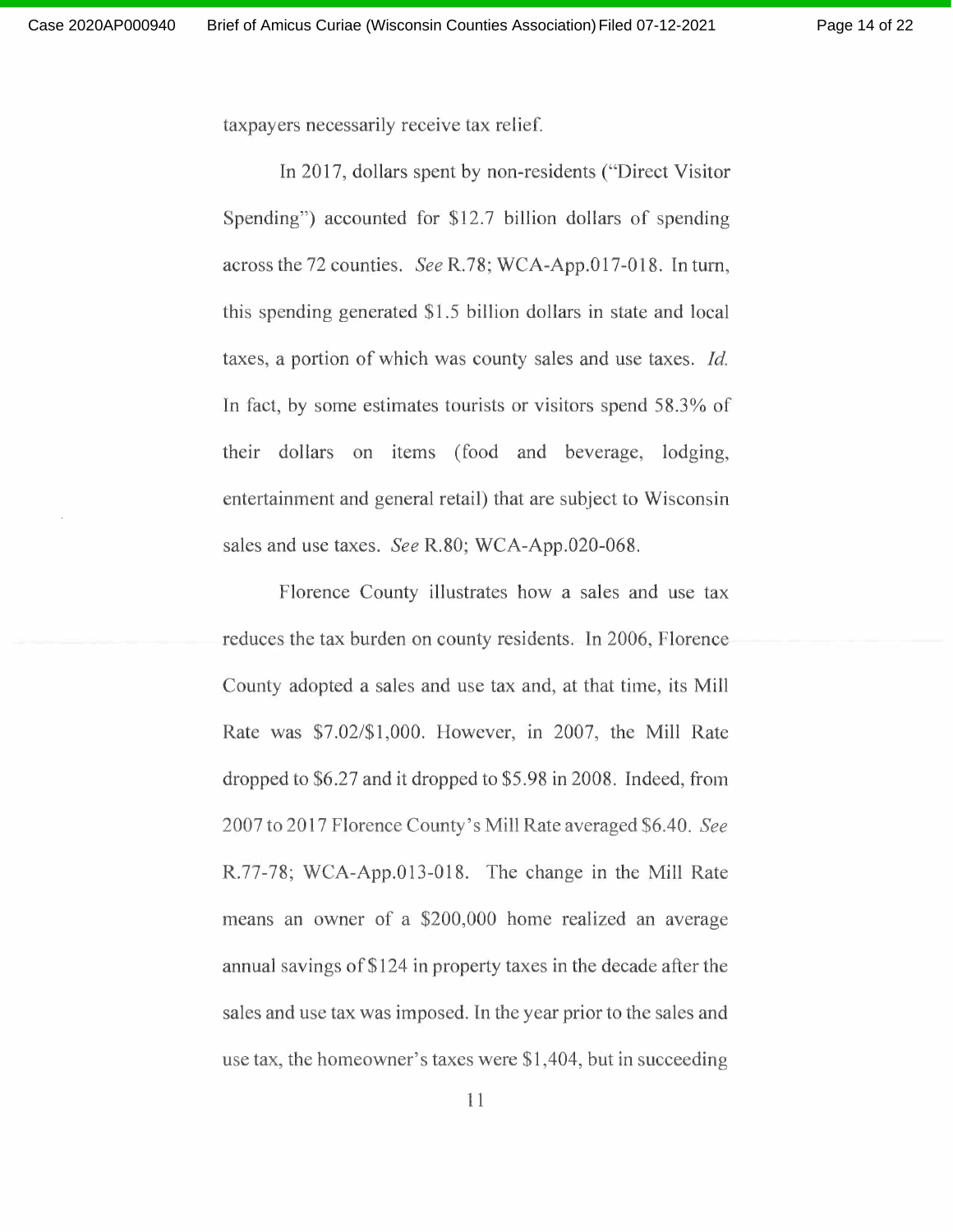years that same homeowner's taxes on average were \$1,280. The property-tax savings of \$1,240 over the ten-year period means the sales and use tax essentially gave the Florence County property taxpayers a free tax year. That tax-free year is subsidized in part by Direct Visitor Spending, which totaled \$5.7 million in Florence County in 2017. *See* R.78; WCA-App.017-018.

This trend is not uncommon. Green County saw a similar reduction in its Mill Rate after the adoption of a sales and use tax in 2003. Within <sup>3</sup> years, the Mill Rate had dropped by \$0.98 and it remained below the 2003 level for seven years. *See* R.77-78; WCA-App.017-018. Trempealeau County also saw an immediate reduction in the Mill Rate following the adoption of a sales and use tax in 2010. The County's Mill Rate stayed below the 2010 rate for <sup>6</sup> years. *See* R.77-78; WCA-App.017-018.

These examples demonstrate that sales and use taxes provide tax relief to county property owners by broadening the tax base to include non-residents. Moreover, it is quite common for these new tax dollars to also result in a decreased Mill Rate. Any decrease in the Mill Rate yields immediate and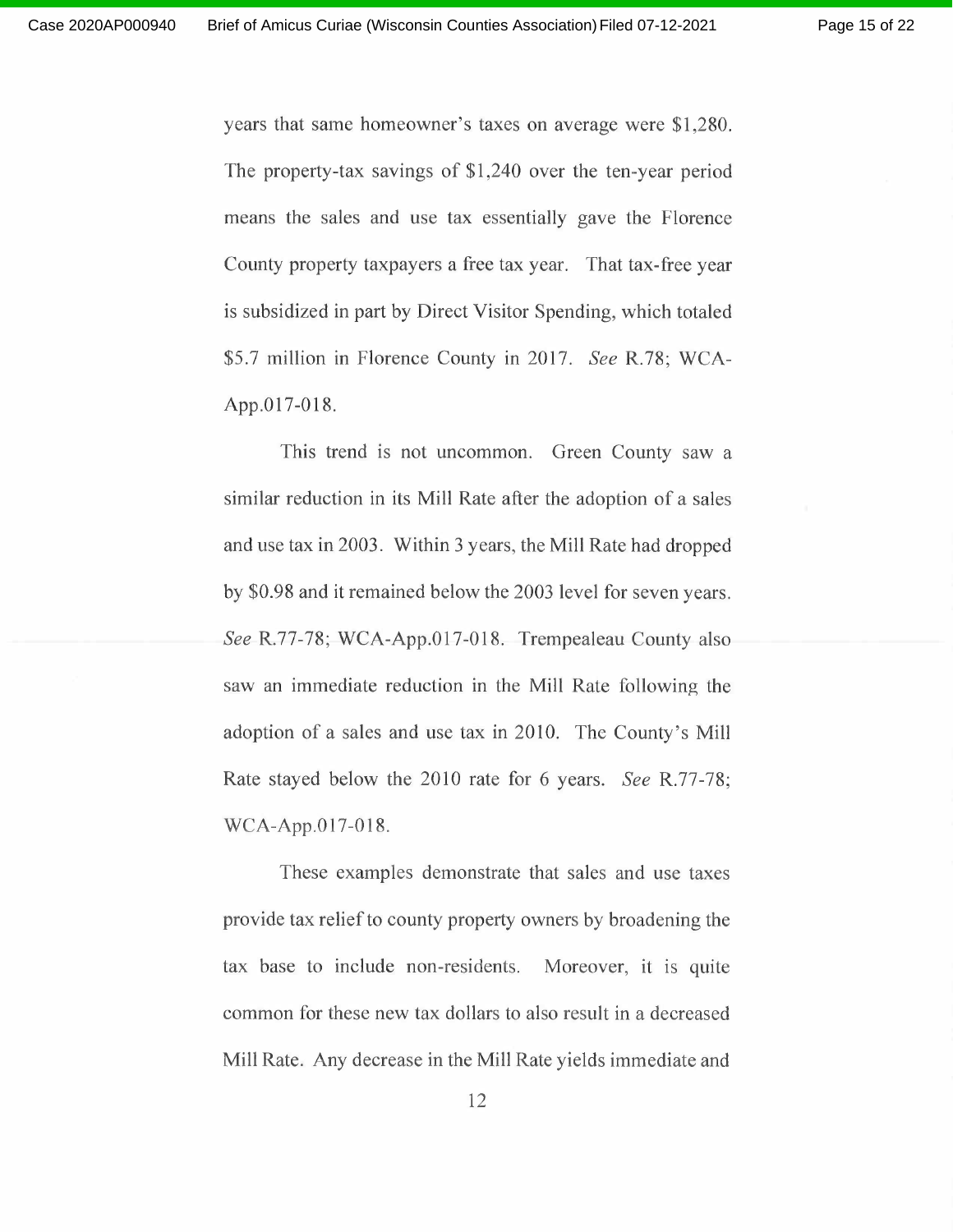tangible savings.

BCTPA's interpretation would deprive the counties of the benefit of sales and use tax revenues and would force counties to increase borrowing. Thus, BCTPA's interpretation would provide none of the supposed taxpayer benefits BCTPA claims it is seeking to secure. Sales and use taxes benefit county residents by allowing them to enjoy a reduced property tax burden that is paid for in part by the in-county spending of out-of-county visitors. In contrast, borrowing falls solely on the resident property taxpayers and then compounds the burden as those taxpayers are responsible for both the borrowed principle and the interest payments. BCTPA's interpretation would be more costly to resident-taxpayers. 6

**IV. A Ruling Declaring Brown County's Ordinance Invalid Will Require This Court To Usurp The Legislative Function and Amend Wis. Stat §66.0602 To Prevent A Financial Crisis.**

As noted above, the interplay of BCTPA's reading of §77.70 with the mechanics of §66.0602's limitation on levy

<sup>&</sup>lt;sup>6</sup> BCTPA's papers studiously avoid any real discussion of the debt levy or the fact that the debt levy is exempted from the Levy Limit. The foregoing makes clear why.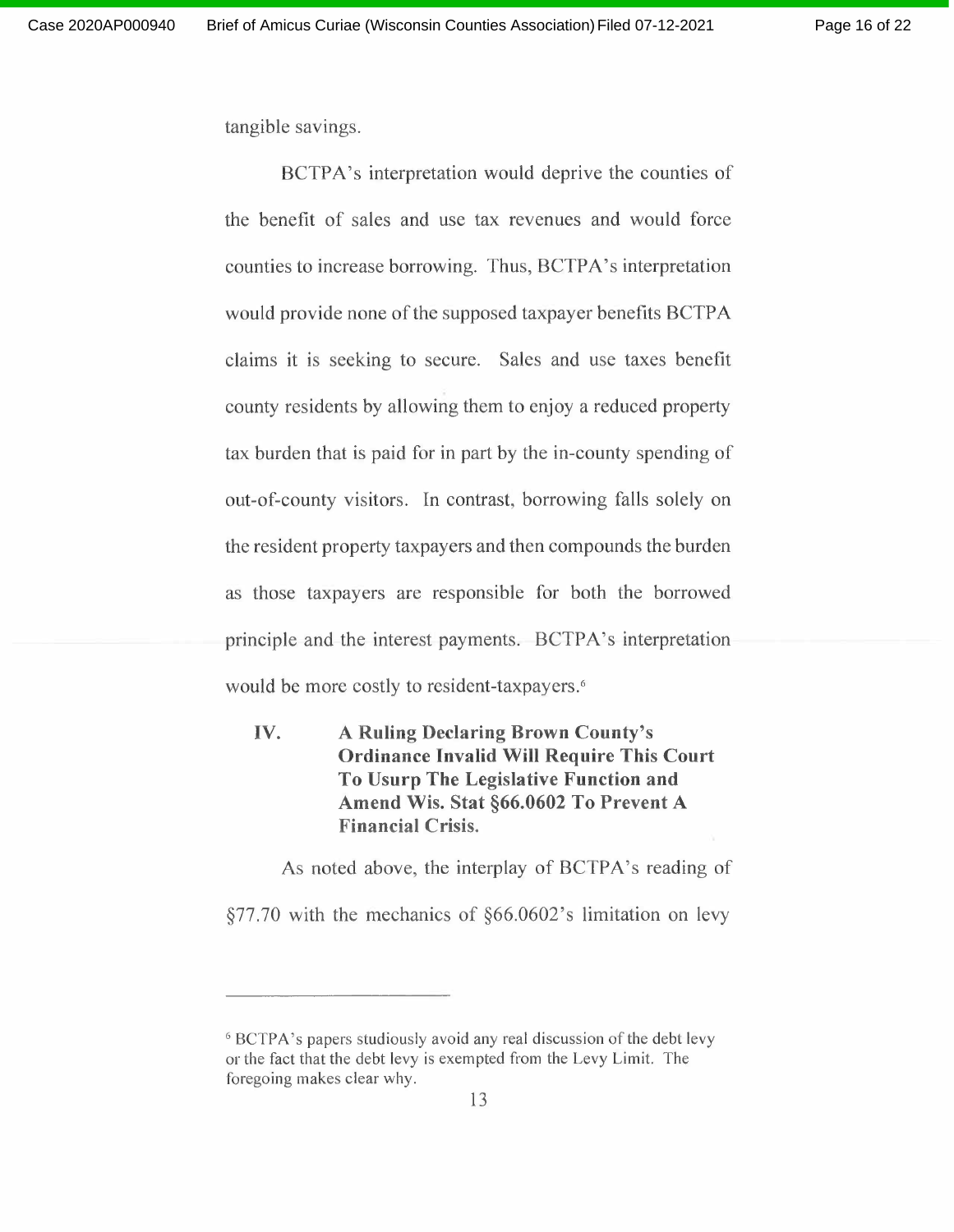increases will create an economic and human crisis in all sixtysix counties that have a sales and use tax. Moreover, a reversal of the circuit court's decision would mean that these counties are currently, and for years have been, in violation of the Levy Limits. Such violations carry substantial penalties: a corresponding reduction in the county's shared revenue payments from the State. Wis. Stat.  $§66.0602(6)(a)$ .

Again, using the 2017 Milwaukee County numbers as an example, Milwaukee County would not only have its 2017 levy and its baseline for its 2018 levy reduced by \$74,000,000, it would lose another \$74,000,000 in state aid in 2018. BCTPA's interpretation would require this Court, in order to prevent a real-world calamity, to assume legislative power and rewrite §66.0602 to: (1) eliminate the statutory penalties associated with exceeding the Levy Limit; and (2) wholly reconfigure the statutory baseline for setting future years' levies. The Court should avoid such a result because there is no legislative guidance on how to calculate BCTPA's supposed offset.

Further, a ruling that BCTPA's interpretation is correct would raise the question of whether the counties have collected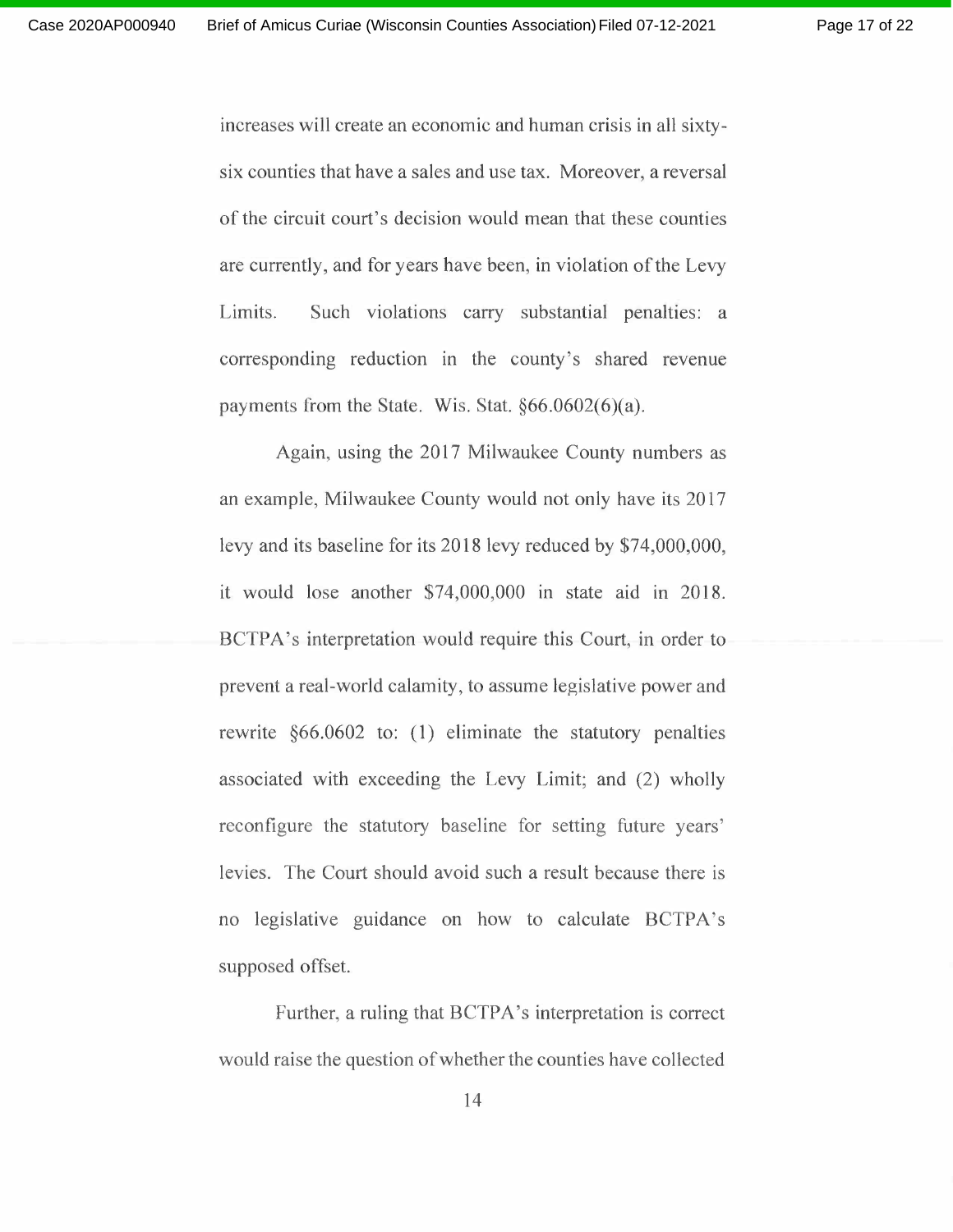**By** 

hundreds of millions of dollars illegally and if so, what should be done about it. As the AG correctly noted, "Counties ... lack statutory authority to implement a direct system of tax credits to individual property owners ...". A.App.168. Likewise, they lack the statutory authority to issue refunds. For obvious reasons, BCTPA does not suggest a remedy.

#### **CONCLUSION**

For the foregoing reasons this Court should affirm.

Respectfully submitted this  $/d<sup>2</sup>$  day of July, 2021.

MICHAEL BEST & FRIEDRICH LLP

Joseph L. Olson, SBN 1046162 jlolson@michaelbest.com 790 North Water Street, Suite 2500 Milwaukee, WI 53202 Telephone: 414.271.6560 Facsimile: 414.277 .0656

Attorney for Wisconsin Counties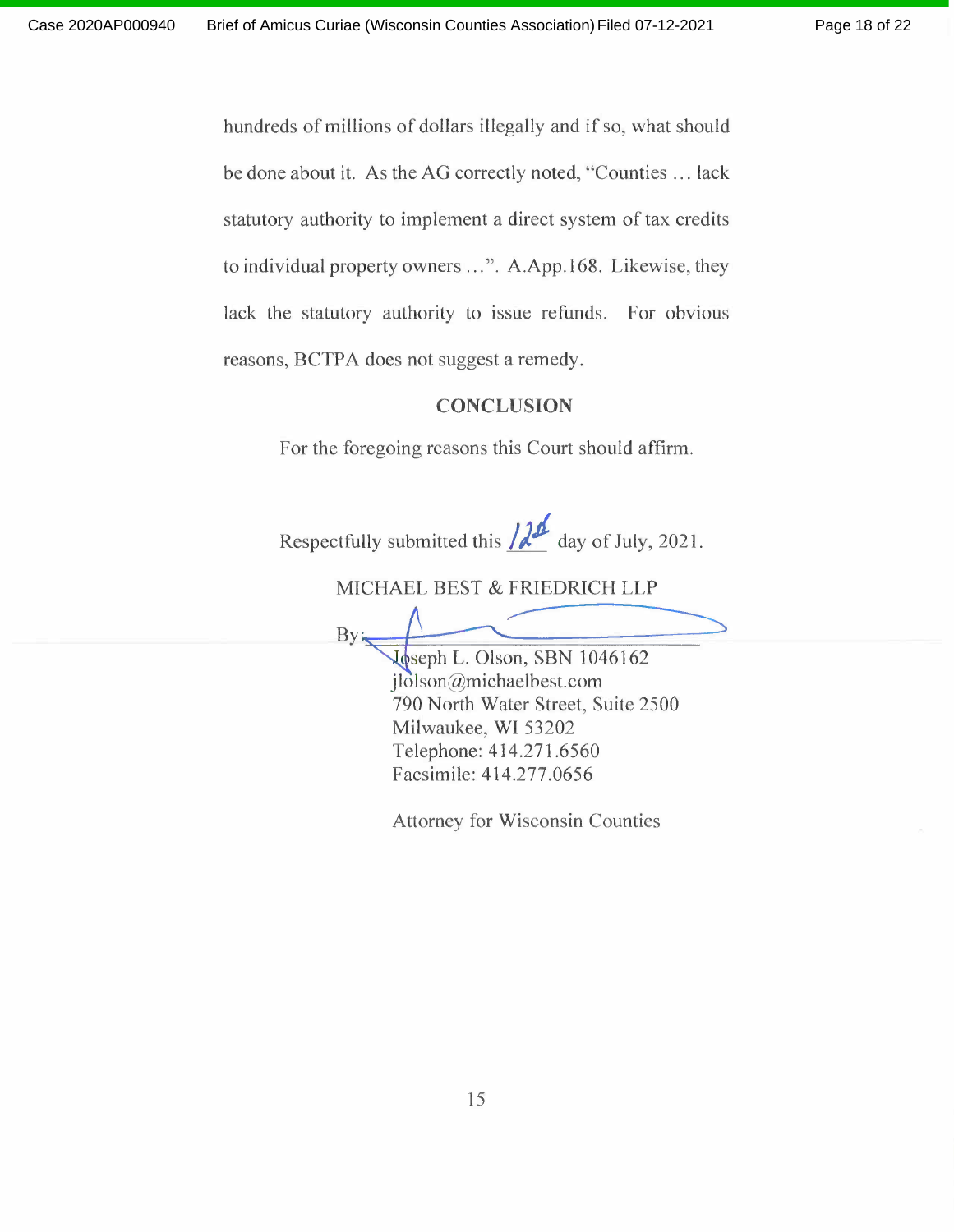#### **FORM AND LENGTH CERTIFICATION**

<sup>I</sup> hereby certify that this brief conforms to the rules contained in Wis. Stat. §809.19(8)(b) and (c) for a brief produced with a proportional serif font. The length of this brief is 2,778 words.

Dated this  $\omega$  day of July, 2021.

MICHAEL BEST & FRIEDRICH LLP

MICHAEL BEST & FRIEDRICH LLP<br>By: Joseph L. Olson, SBN 1046162 46162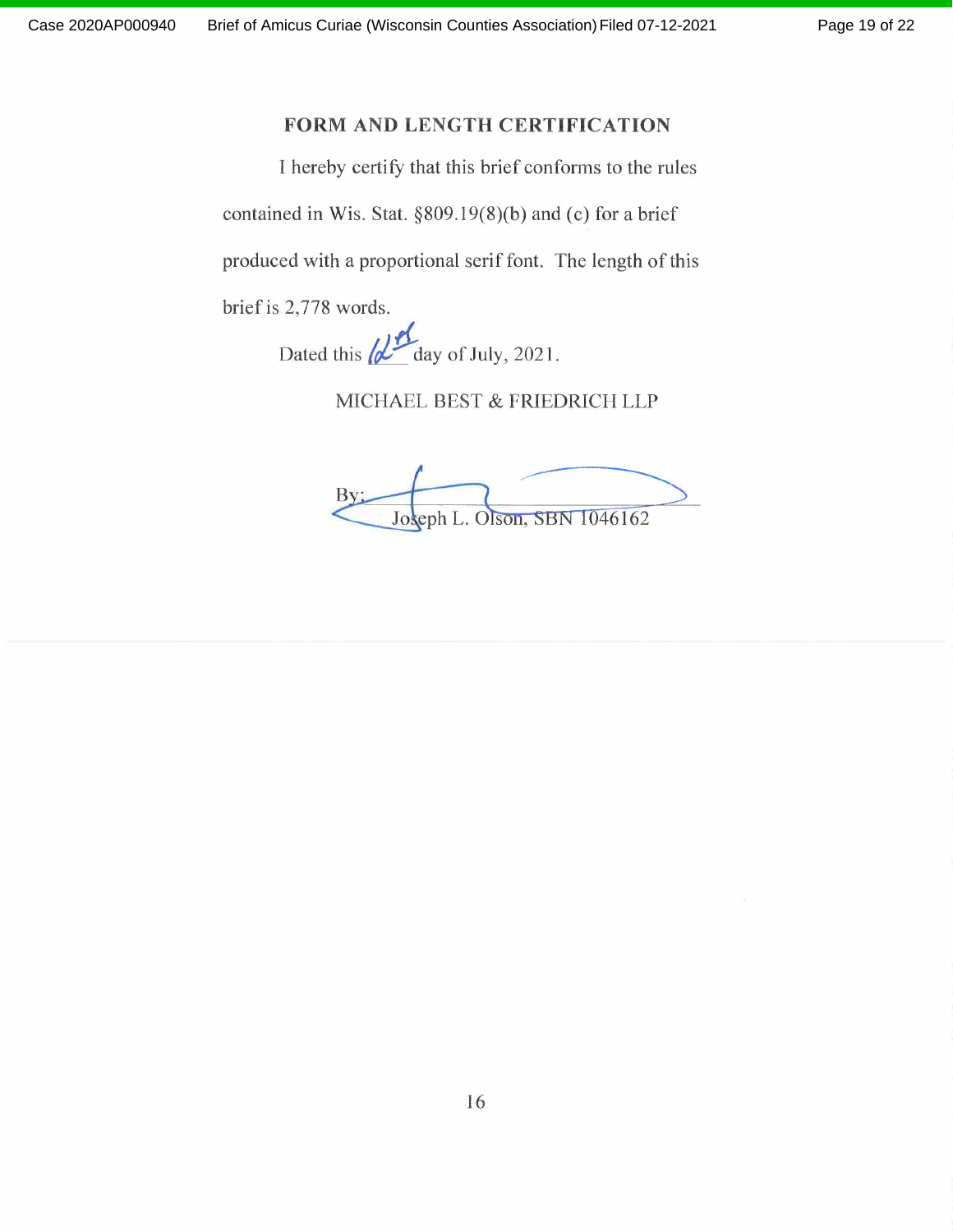#### **ELECTRONIC FILING CERTIFICATION**

<sup>I</sup> hereby certify that <sup>I</sup> have submitted an electronic copy of this Amicus Brief of The Wisconsin Counties Association which complies with the requirements of Wis. Stat. §809.19(12).

I further certify that this electronic brief is identical in content and format to the printed form of the brief filed as of this date.

A copy of this certificate has been served with the paper copies of this brief filed with the court and served on all opposing parties.

Dated this  $\mathcal{U}^*$  day of July, 2021.

MICHAEL BEST & FRIEDRICH LLP

**Foseph L. Ols** day of July, 2021.<br>
EL BEST & FRIEDRICH LLP<br>
seph L. Olson, SBN 1046162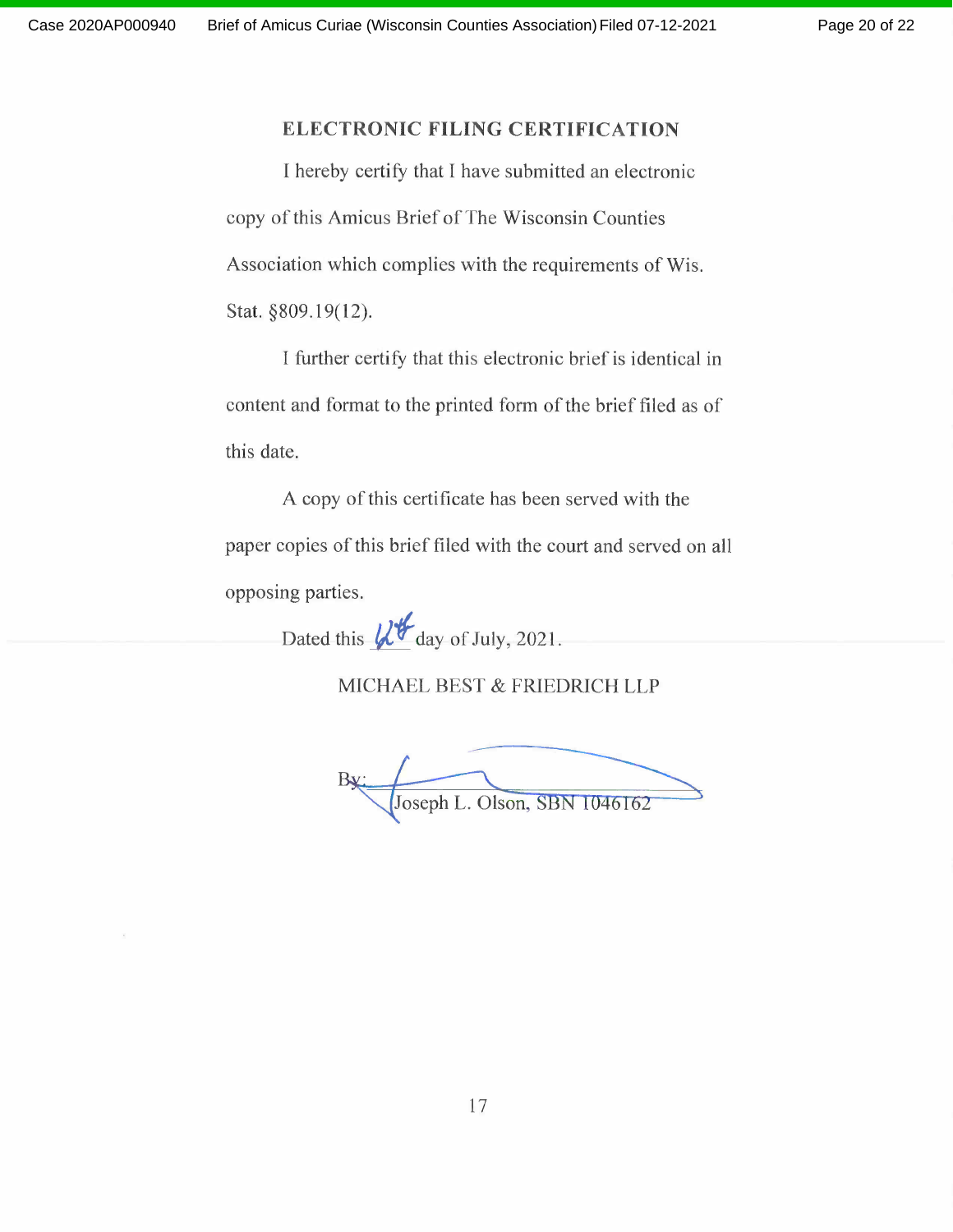#### **PROOF OF FILING CERTIFICATION**

<sup>I</sup> hereby certify that <sup>I</sup> caused this Amicus Brief ofthe Wisconsin Counties Association to be hand-delivered to the Clerk of the Wisconsin Court of Appeals, on July 12, 2021, for filing in accordance with Wis. Stat. § 809.80(3)(d). <sup>I</sup> further certify that on July 12, 2021, this Amicus Brief of the Wisconsin Counties Association was correctly addressed and hand-delivered to a third-party commercial carrier for delivery to all parties in this matter.

Dated this  $\mathcal{U}$ <sup>t</sup> day of July, 2021.

MICHAEL BEST & FRIEDRICH LLP

MICHAEL BEST & FRIEDRICH LLP<br>By: Soseph L. Olson, SBN 1046162